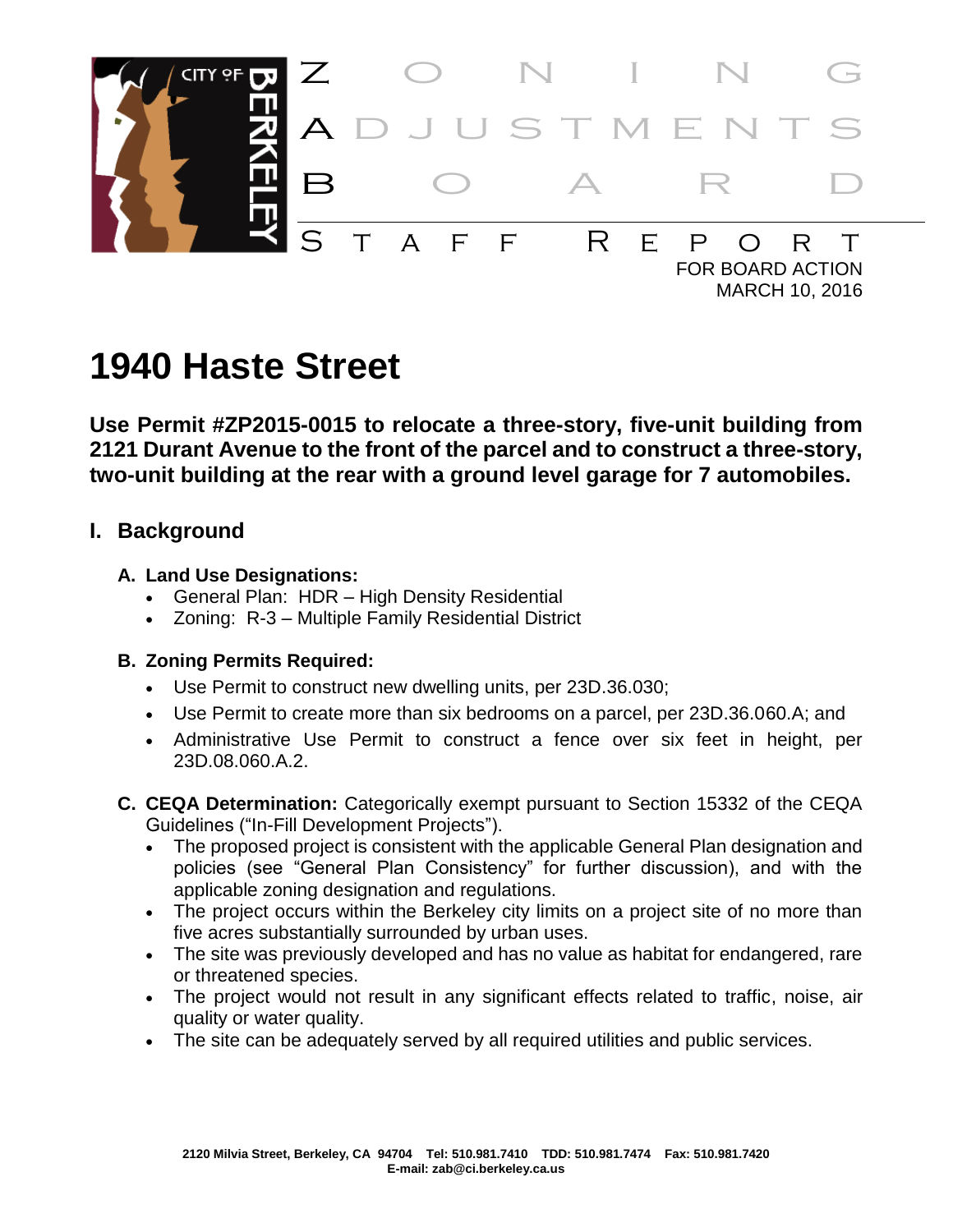Furthermore, none of the exceptions in CEQA Guidelines Section 15300.2 apply, as follows: (a) the site is not located in an environmentally sensitive area, (b) there are no cumulative impacts, (c) there are no significant effects, (d) the project is not located near a scenic highway, (e) the project site is not located on a hazardous waste site pursuant to Government Code Section 65962.5, and (f) the project will not affect any historical resource (see under "Committee Review–Landmarks Preservation Commission" for further discussion).

#### **D. Parties Involved:**

- Applicant Darshan Amrit, Kahn Design Associates, 1810 Sixth St., Berkeley, CA 94710
- Property Owner Vero Properties, LLC, 2278 Shattuck Ave., Berkeley, CA 94704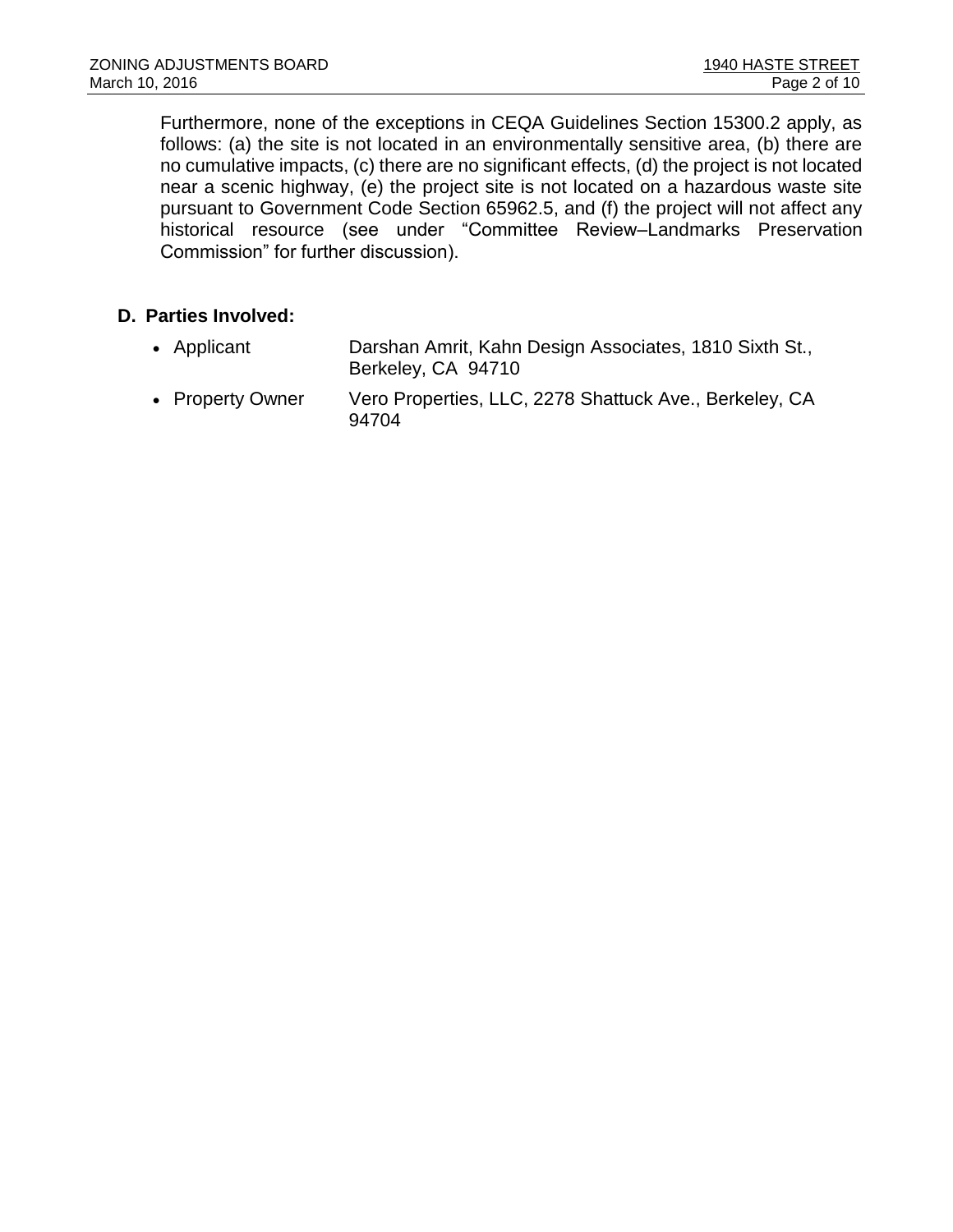# **Figure 1: Vicinity Map**

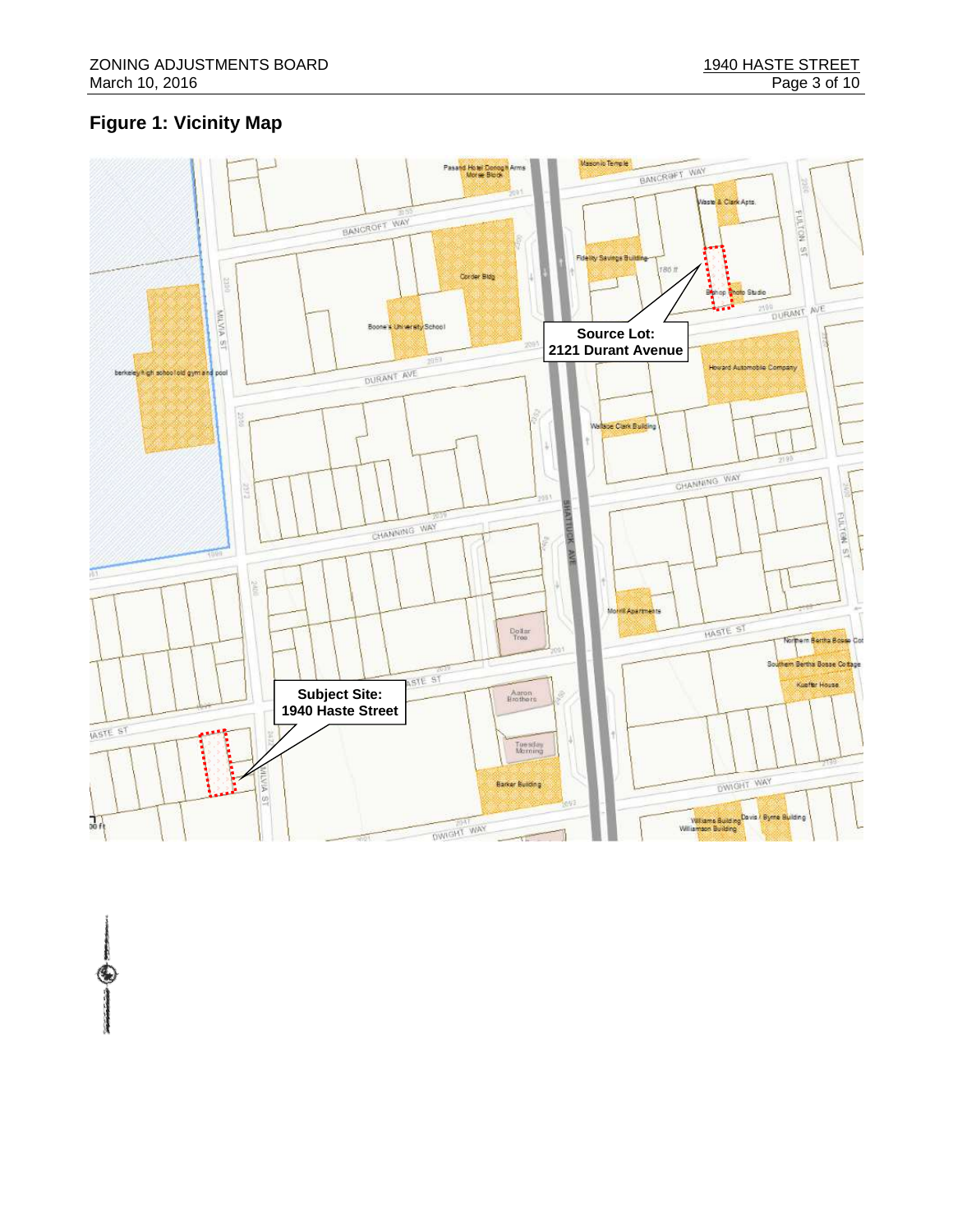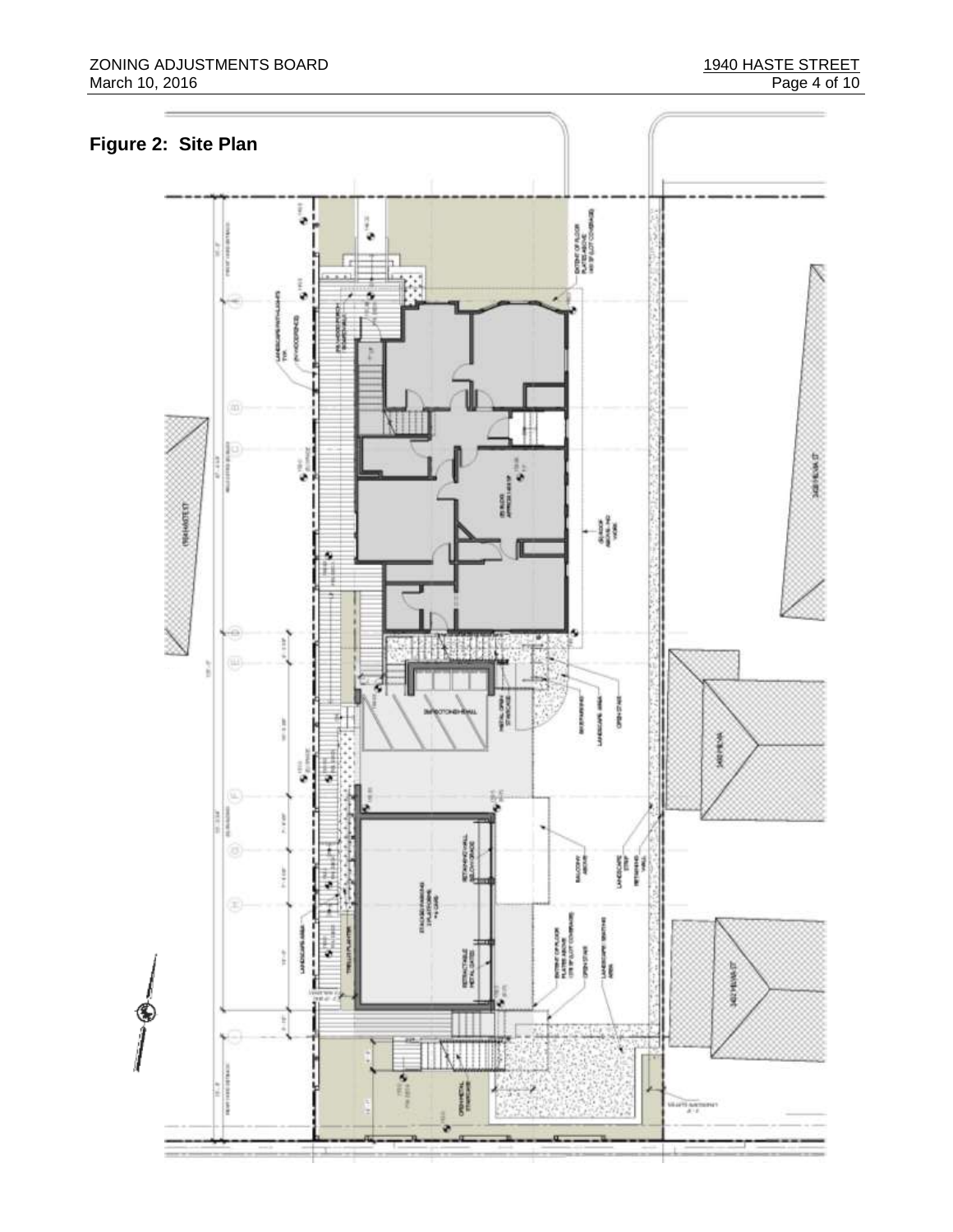## **Table 1: Land Use Information**

| Location                  |              | <b>Existing Use</b>                                                |                     | <b>Zoning District General Plan Designation</b> |  |
|---------------------------|--------------|--------------------------------------------------------------------|---------------------|-------------------------------------------------|--|
| <b>Subject Property</b>   |              | Parking Lot                                                        | $R-3$               | <b>High Density Residential</b>                 |  |
| Surrounding<br>Properties | <b>North</b> | Single- and Multi-Family Dwellings                                 | $R-3$               | <b>High Density Residential</b>                 |  |
|                           | South        | Apartment Building,<br><b>Medical Center beyond</b>                | $R-3$<br>R-4 beyond | <b>High Density Residential</b>                 |  |
|                           | East         | Single and Multi-Family Dwellings,<br><b>Medical Center beyond</b> | $R-3$               | <b>High Density Residential</b>                 |  |
|                           | West         | Single- and Multi-Family Dwellings                                 | $R-3$               | <b>High Density Residential</b>                 |  |

#### **Table 2: Special Characteristics**

| <b>Characteristic</b>                                        | <b>Explanation</b>                                                                                                                                                                                                                                 |  |  |
|--------------------------------------------------------------|----------------------------------------------------------------------------------------------------------------------------------------------------------------------------------------------------------------------------------------------------|--|--|
| <b>Affordable Housing Mitigations</b><br>(Per BMC 22.20.065) | Per BMC 23C.08.060, relocation of a building to a lot is considered<br>new construction. The project is, therefore, subject to the ordinance<br>and will provide 10% Very Low Income (VLI) Below Market Rate<br>(BMR) units or pay an in lieu fee. |  |  |
| <b>Historic Resources</b>                                    | The building proposed for relocation is listed on the State Historical<br>Resource Inventory (SHRI). See discussion under Landmarks<br>Preservation Commission below.                                                                              |  |  |
| <b>Rent Controlled Units</b>                                 | The 5-unit building to be relocated is rent controlled. Relocation of<br>the building will not require a new Certificate of Occupancy so the<br>rent controlled units will be preserved.                                                           |  |  |
| Green Building                                               | The new construction at the rear has a target of 143 points on the<br>GreenPoint Rated multi-family checklist, which would result in a<br>Platinum certification level.                                                                            |  |  |

## **Table 3: Project Chronology**

| Date              | <b>Action</b>                               |
|-------------------|---------------------------------------------|
| January 22, 2015  | <b>Application Submitted</b>                |
| October 1, 2015   | <b>LPC Design Review Referral</b>           |
| October 31, 2015  | <b>Application Deemed Complete</b>          |
| February 25, 2016 | <b>Public Hearing Notices Mailed/Posted</b> |
| March 10, 2016    | <b>ZAB Hearing</b>                          |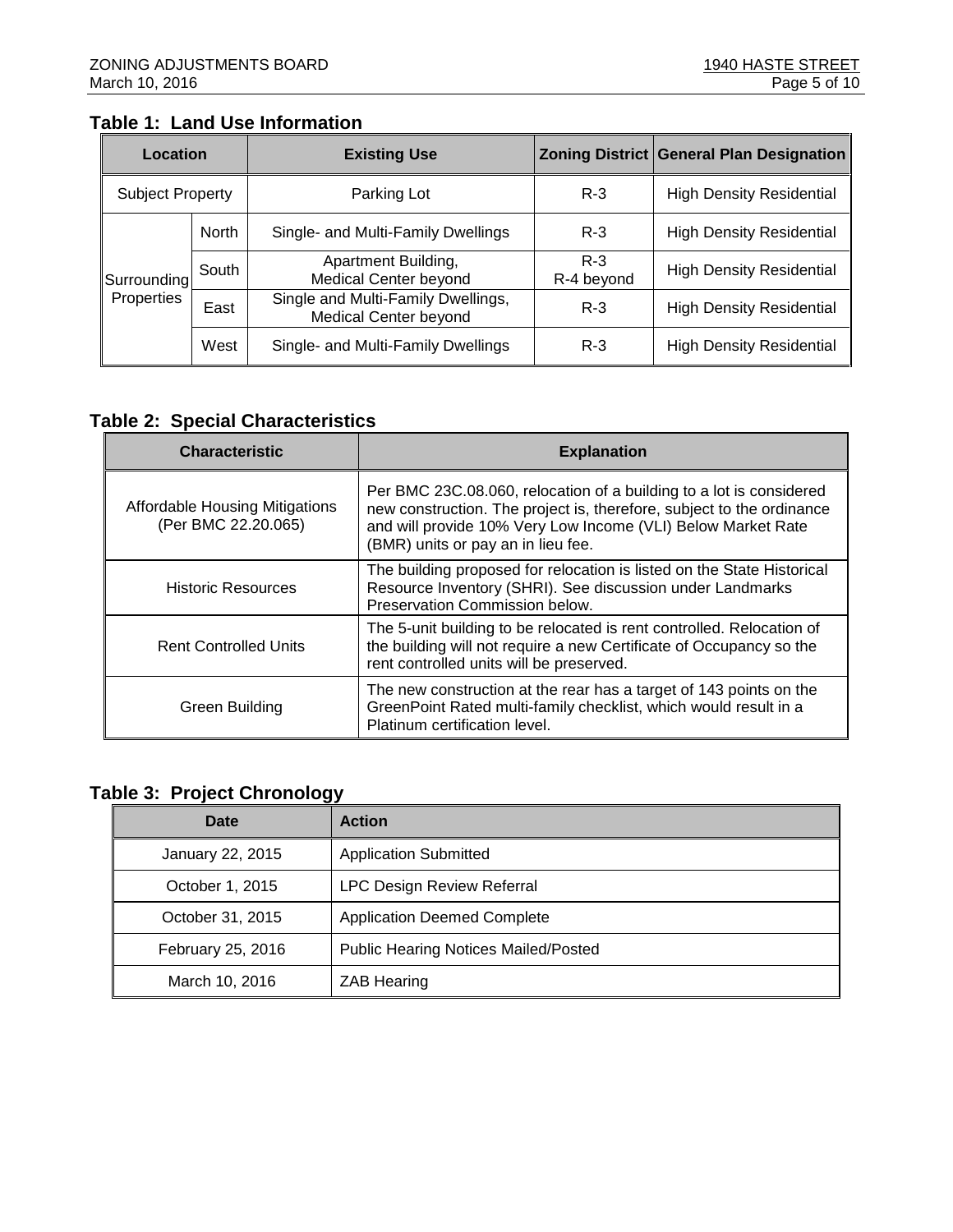#### **Table 4: Development Standards**

|                                   | <b>Standard</b><br>BMC Sections 23D.36.070-080 | <b>Existing</b> | <b>Proposed Total</b> |               | <b>Permitted/</b><br><b>Required</b>               |
|-----------------------------------|------------------------------------------------|-----------------|-----------------------|---------------|----------------------------------------------------|
| Lot Area (sq. ft.)                |                                                | 6,750           | No Change             |               | 5,000                                              |
| Gross Floor Area (sq. ft.)        |                                                | --              | 7,311                 |               |                                                    |
| <b>Dwelling Units</b>             |                                                |                 | $\overline{7}$        |               |                                                    |
|                                   |                                                |                 | Front<br>Bldg.        | Rear<br>Bldg. |                                                    |
|                                   | Average (ft.)                                  |                 | 25.5                  | 34.9          | 35                                                 |
| <b>Building</b><br>Height         | Maximum (ft.)                                  |                 | 32.5                  | 34.9          |                                                    |
|                                   | <b>Stories</b>                                 | --              | 3                     | 3             | 3                                                  |
| <b>Building</b><br>Setbacks (ft.) | Front                                          |                 | 15                    | --            | 15                                                 |
|                                   | Rear                                           | --              | --                    | 15            | 15                                                 |
|                                   | Left Side                                      |                 | 13.5                  | 18.5          | 4 (1st & 2 <sup>nd</sup> Stories)<br>6 (3rd Story) |
|                                   | <b>Right Side</b>                              |                 | 6                     | 6             |                                                    |
| Lot Coverage (%)                  |                                                | $\mathbf 0$     | 39.6                  |               | 40                                                 |
| Usable Open Space (sq. ft.)       |                                                | --              | 1,404                 |               | 1,400                                              |
| <b>Automobile Parking</b>         |                                                | 10              | $\overline{7}$        |               | $\overline{7}$                                     |

# **II. Project Setting**

- **A. Neighborhood/Area Description:** The subject neighborhood is to the south and east of the Downtown, one block south of Berkeley High School, and just to the north of the South Berkeley Plan area. The neighborhood is a mix of one- to three-story singleand multi-family residential structures and large parcels owned and operated as part of the Sutter East Bay/Alta Bates medical campus.
- **B. Site Conditions:** The subject site is a relatively flat, 6,750-square-foot (50' x 135') lot located on the south side of Haste Street one parcel in (to the west) of Milvia Street. The property is currently paved for use as a 10-car parking lot.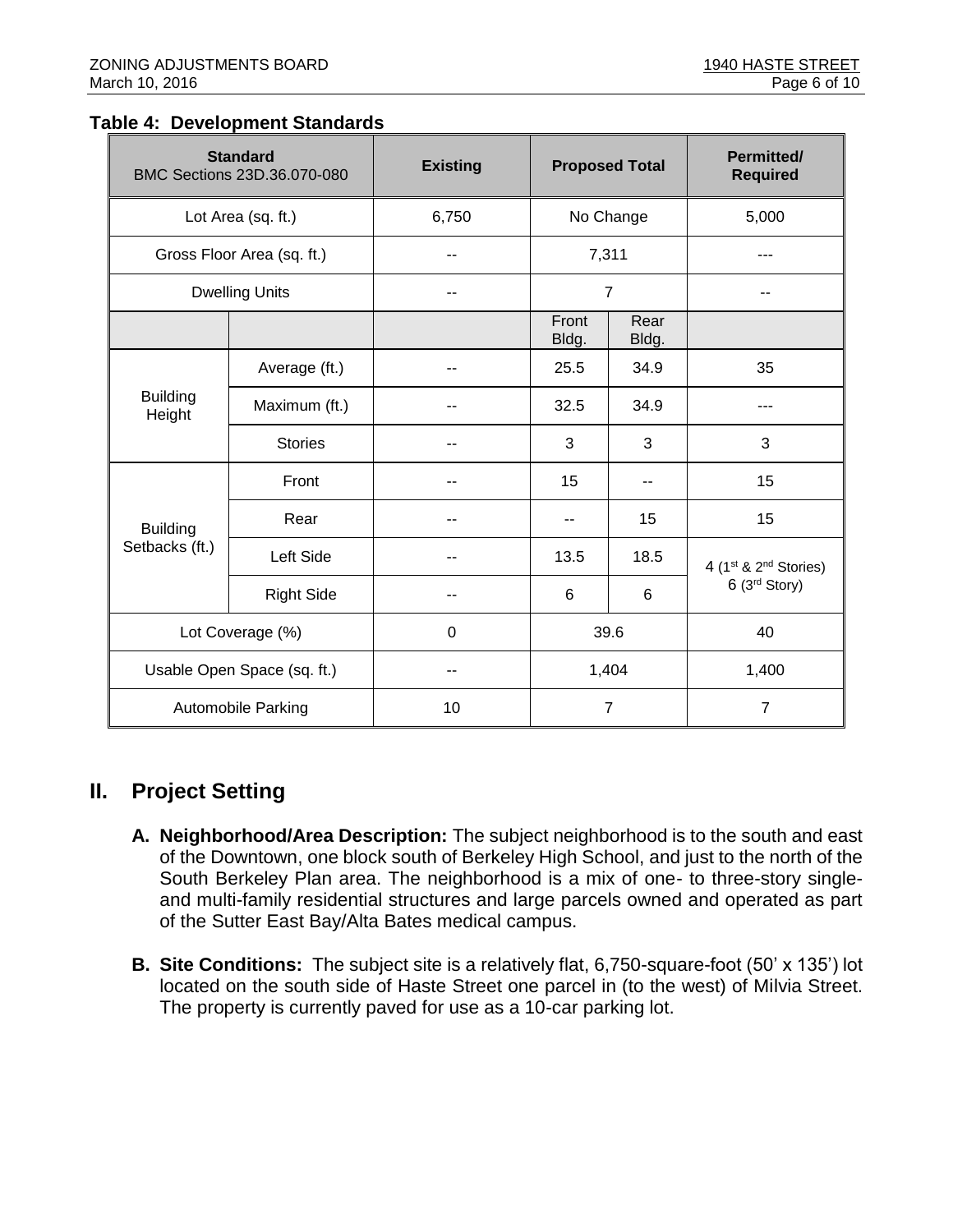# **III. Project Description**

The project proposes to relocate an existing three-story, 1,400-square-foot, five-unit building from 2121 Durant Avenue (UP #ZP2015-0014) to the front of the lot and to construct a new two-unit, three-story building toward the rear. The relocated structure is comprised of two two-bedroom units on the ground floor, a one bedroom and three bedroom unit on the second floor, and a three bedroom unit on the third floor. The new structure will be comprised of garage parking on the ground level including one ADA van compliant space and stacked parking for six automobiles. The second and third stories will be comprised of two two-story, four-bedroom townhomes. Useable Open Space will be provided through private balconies for the town homes, the front yard area, and a common courtyard in the rear yard area. Parking will be access through the existing curb cut and driveway aisle that runs along the east side of the property.

# **IV. Community Discussion**

- **A. Neighbor/Community Noticing:** Prior to submitting this application to the city, the applicant invited interested neighborhood organizations as well as owners and occupants within 300 feet of the project to a project preview meeting. The meeting was held on January 8, 2015, and attended by five people. Prior to submitting an application to the City, a pre-application poster was erected by the applicant in January 2015. On February 25, 2016, the City mailed public hearing notices to property owners and occupants within 300 feet of the subject site, and to interested neighborhood organizations and the City posted notices within the neighborhood in three locations. At the time of this writing, staff has not received any communications regarding the project.
- **B. Landmarks Preservation Commission:** The project includes the relocation (removal) of the five-unit residential structure from the source site at 2121 Durant Avenue to the subject site. The applicant submitted a separate Use Permit application (ZP2015-0014) to allow the demolition (relocation) of the structure from the source lot. This building is listed on the State Historical Resource Inventory (SHRI) and was found ineligible for the National Register by consensus through the Section 106 review process for the AC Transit Bus Rapid Transit project in 2006. Staff referred the relocation to the Commission under BMC 23E.12.020, which states that the Design Review Committee or staff has responsibility for design review of projects which involve a structure listed on the SHRI, and such applications shall be referred to the LPC for comment prior to the approval of the Design Review application. At the October 1, 2015 LPC meeting, the LPC provided advisory comments and concurred with the Historic Resource Evaluation (HRE) prepared by Left Coast Architectural History (revised September 22, 2015), that the house to be relocated does not possess sufficient historical significance to qualify as a historic resource for individual listing in the California Register of Historical Resources, or as a Berkeley Landmark. Further, the HRE concludes that the house does not coincide closely enough in age, use, character, or associations with neighboring Landmarks and buildings to be considered a Structure of Merit. No vote is required for advisory comments**.**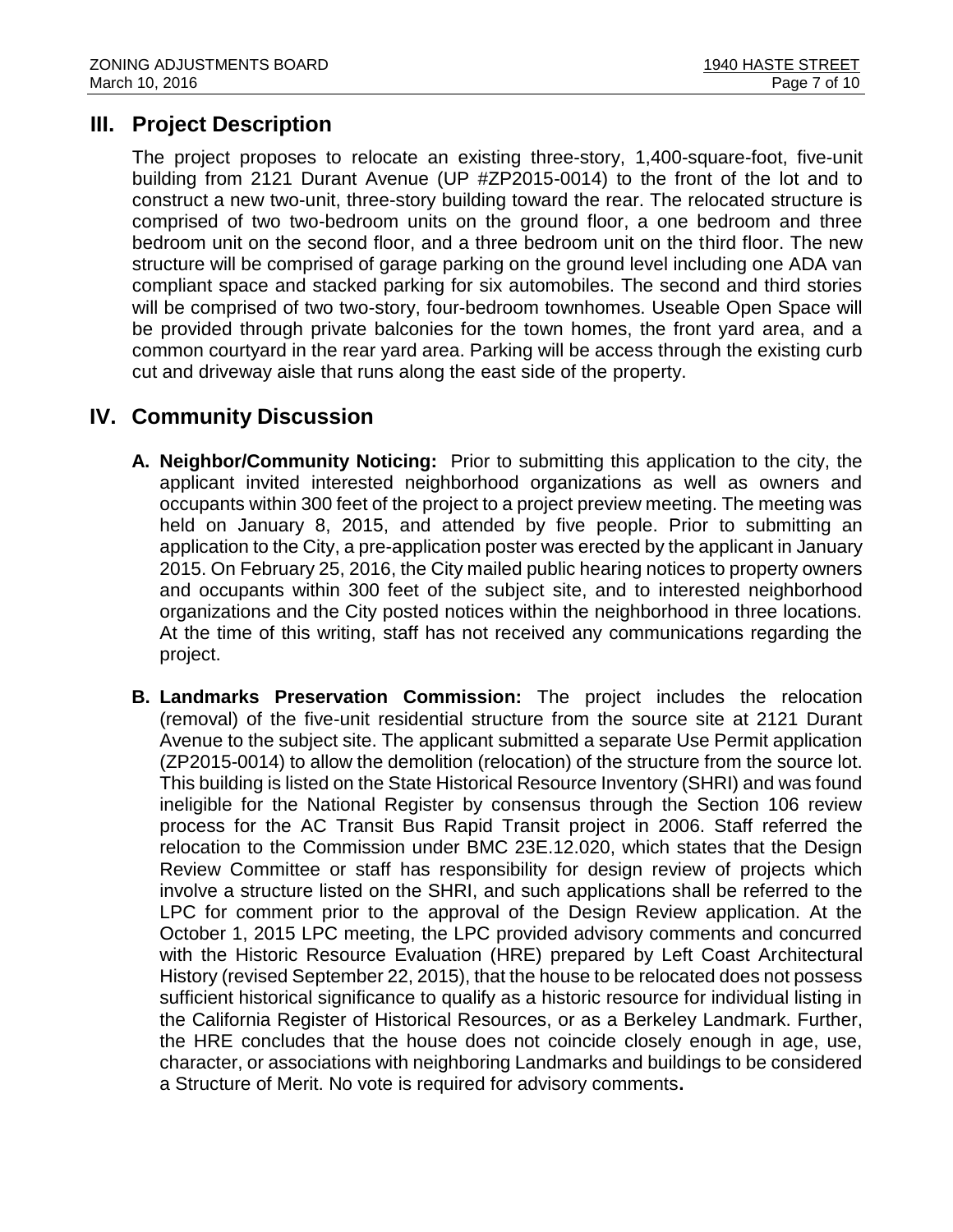# **V. Issues and Analysis**

l

- **A. Issue 1:** Rent Controlled Units The project proposes to relocate the existing fiveunit, rent controlled residential building from 2121 Durant Avenue to the subject receiving lot (1940 Haste Street). The relocation of a building from a lot is considered a demolition for purposes of the Zoning Ordinance (BMC 23C.08.060), however, not per the Building and Safety Code.<sup>1</sup> This is critical as, confirmed by the Chief Building Official, the relocation of the existing building would not require a new Certificate of Occupancy and would, therefore, not lose its rent controlled status. The five rent controlled units would be relocated from the source lot (2121 Durant) to the receiving lot (1940 Haste).
- **B. Issue 2:** Neighborhood Compatibility The subject site is a vacant lot that has been used as an illegal parking lot for several years. The proposed project will relocate an early twentieth century multiple-family dwelling to the site and introduce a two-unit building at its rear. The project meets all development standards of the District.

As concluded by the historic analysis submitted by the applicant and reviewed and concurred by the LPC; in terms of scale, massing, and form, both the relocated house and the new development will fit with the neighborhood development pattern. Viewing the property's primary facade from Haste Street, to the north, the relocated house will be the dominant element. The house has a rectangular plan, boxy form, and a hip roof, while the addition will have a longer rectangular plan, boxy form, and low-pitched shed roof. The house will certainly be of a similar scale, massing, and form as others on the subject block and opposing block face, many of which date from a contemporary era and demonstrate similar traditional design conventions. Therefore, they tend to average two and three stories, have a similar overall massing, and be topped with peaked roofs of various forms. The addition will be set at the rear of the relocated house and, therefore, visually subservient. Its scale, massing, and form is congruous, yet distinct with the relocated house at the front of the lot and, therefore, will not conflict with older neighboring houses. This project will be compatible with the historic and current uses that characterize the neighborhood.

**C. Issue 3:** Sunlight/Shadows – The project proposes to locate two, three-story buildings on a lot that is currently vacant. As such, the project will create greater shadowing impacts over existing conditions. To assess the shadowing impacts, the applicant submitted shadow studies for the project (see Attachment 2). The studies illustrate that there will be new shading impacts with the planned development.

The shadow studies indicate that new shadows from the project would affect the property to the west (1936 Haste) in the morning hours, primarily in the winter months. New shadows would also affect the property to the east (2428 Milvia), again, primarily in the winter months. The other properties to the east (2432 and 2434 Milvia) will only receive shading in evening of the summer months. Due to the north/south orientation of the subject site with the public right-of-way (i.e. Haste Street) located to the north, no residence will receive shading impacts throughout the day or throughout the year.

<sup>1</sup> See staff report and findings and conditions for Use Permit ZP#2015-0014 for required Findings for demolition per BMC 23C.08.010.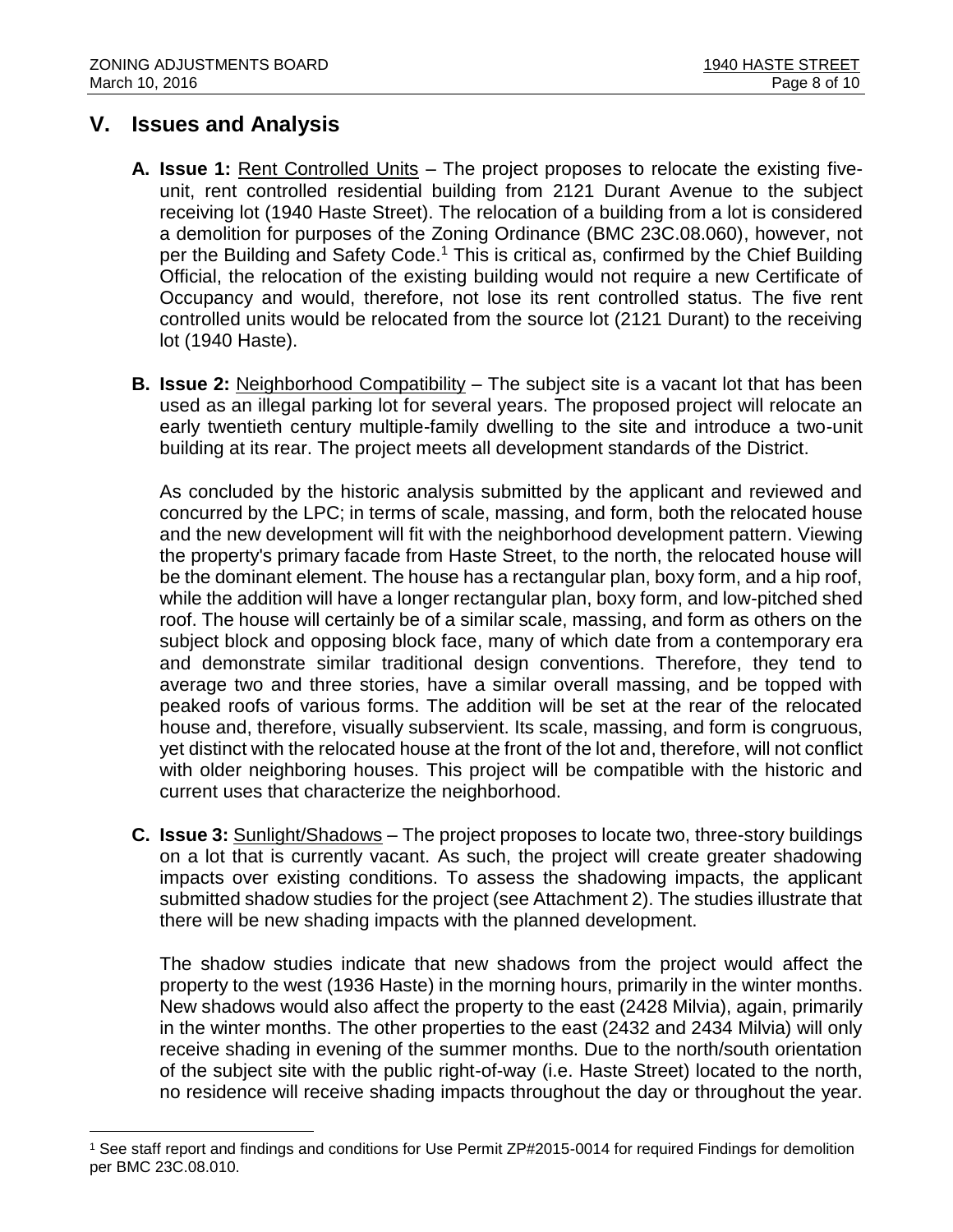As an infill project that is consistent with the development pattern of the existing neighborhood, the shading impact of the proposed project is to be expected and does not create a detrimental impact.

- **D. General Plan Consistency:** The 2002 General Plan contains several policies applicable to the project, including the following:
	- 1. Policy LU-3 Infill Development: Encourage infill development that is architecturally and environmentally sensitive, embodies principles of sustainable planning and construction, and is compatible with neighboring land uses and architectural design and scale.
	- 2. Policy UD-17 Design Elements: In relating a new design to the surrounding area, the factors to consider should include height, massing, materials, color, and detailing or ornament.
	- 3. Policy UD-24 Area Character: Regulate new construction and alterations to ensure that they are truly compatible with and, where feasible, reinforce the desirable design characteristics of the particular area they are in.

Staff Analysis: Please see discussion under Key Issue 2 above.

4. Policy H-19–Regional Housing Needs: Encourage housing production adequate to meet the housing production goals established by ABAG's Regional Housing Needs Determination for Berkeley.

Staff Analysis: The project would create two new dwelling units and will relocate, five rent controlled units. The project will, therefore, help the City to meet its general housing goals.

5. Policy UD-32–Shadows: New buildings should be designed to minimize impacts on solar access and minimize detrimental shadows.

Staff Analysis: Please see discussion under Key Issue 3 above.

- 6. Policy H-13 Energy Efficiency: Improve the safety and energy efficiency of new and existing homes and apartments.
- 7. Policy EM-5 "Green" Buildings: Promote and encourage compliance with "green" building standards.
- 8. Policy UD-33 Sustainable Design: Promote environmentally sensitive and sustainable design in new buildings.

Staff Analysis: The applicant has submitted a GreenPoint Rated multi-family checklist for construction of the new building at the rear of the lot. The GreenPoint Rated checklist tracks green features incorporated into the home. Currently submitted, the project has a goal of 143 target points, which would result in a platinum certification level.